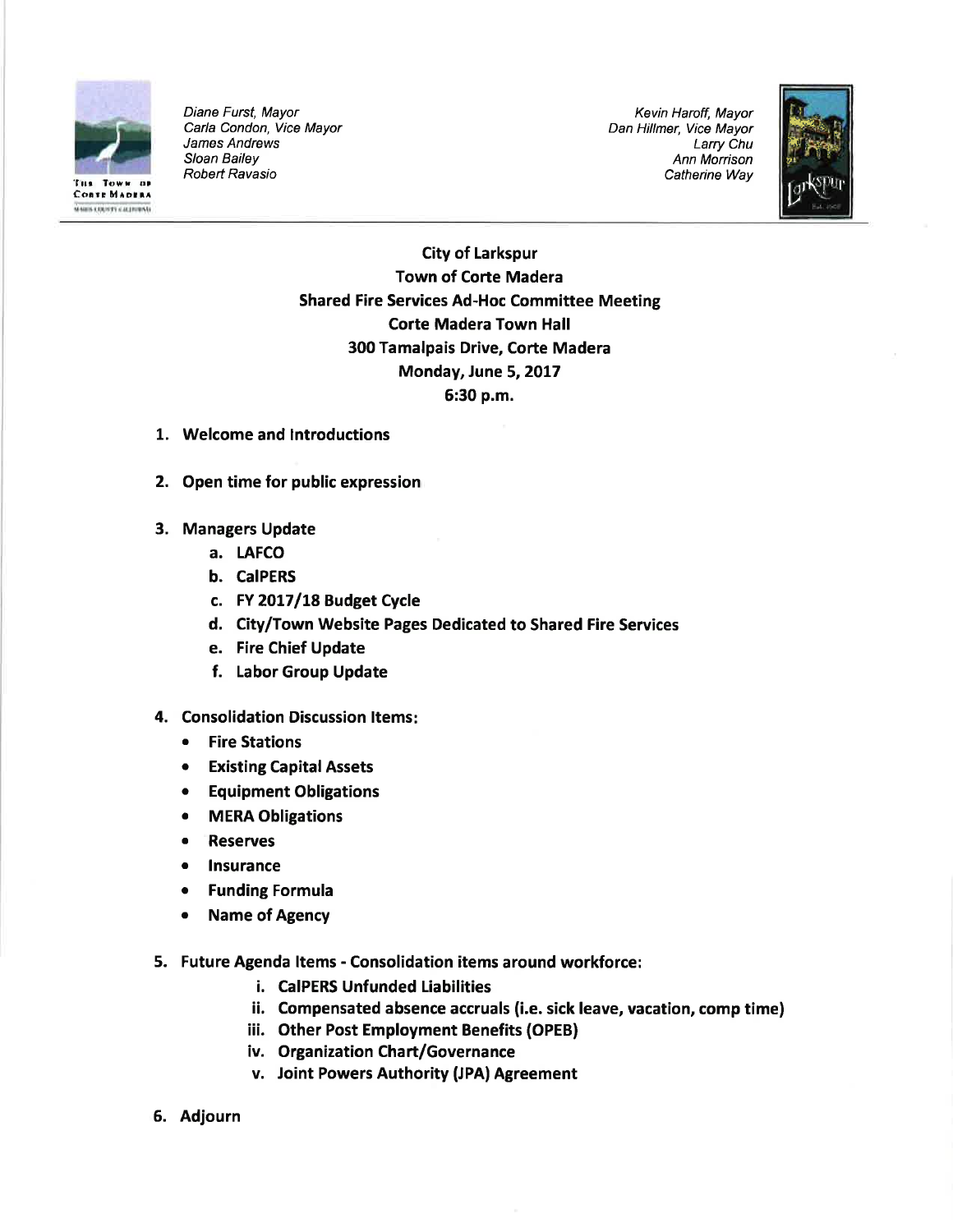# Fire Stations

Discussion: Each Agency brings to the JPA two fire station facilities. Ownership, financing, maintenance, and operational use should be identified and discussed

#### Recommendation

# Existing capital assets

Discussion: Corte Madera and Larkspur will bring to the expanded JPA fire services-related capital assets in the form of fire stations, fire vehicles, fire equipment, station furnishings, office equipment and all other fire service related capital assets.

# Equipment obligations outstanding

Discussion: ldentify any outstanding financial equipment obligations.

#### Recommendation:

## **MERA obligations**

Discussion: Corte Madera and Larkspur, as members of the MERA JPA, are responsible for annual debt service payments for bonds associated with the initial cost of the MERA infrastructure and initial radio equipment purchase, as well as an annual administrative fee The original 1999 Bonds were refinanced in 2010 and run through 202L.

## Recommendation

## Reserves

Discussion: The new JPA will need to identify a plan to build up a reserve fund.

## Recommendation:

## Insurance

Discussion: Larkspur is a member of the Bay Cities Joint Powers Insurance Authority (BCJPIA) self-insurance pool. Corte Madera is in the process of submitting an application for membership into the Bay Cities Joint Powers lnsurance Authority. Consider submission for membership into the Bay Cities Joint Powers Authority for the new Fire JPA. Both agencies have outstanding liability claims and workers compensation claims that were incurred prior to the formation of the expanded JPA.

## Recommendation: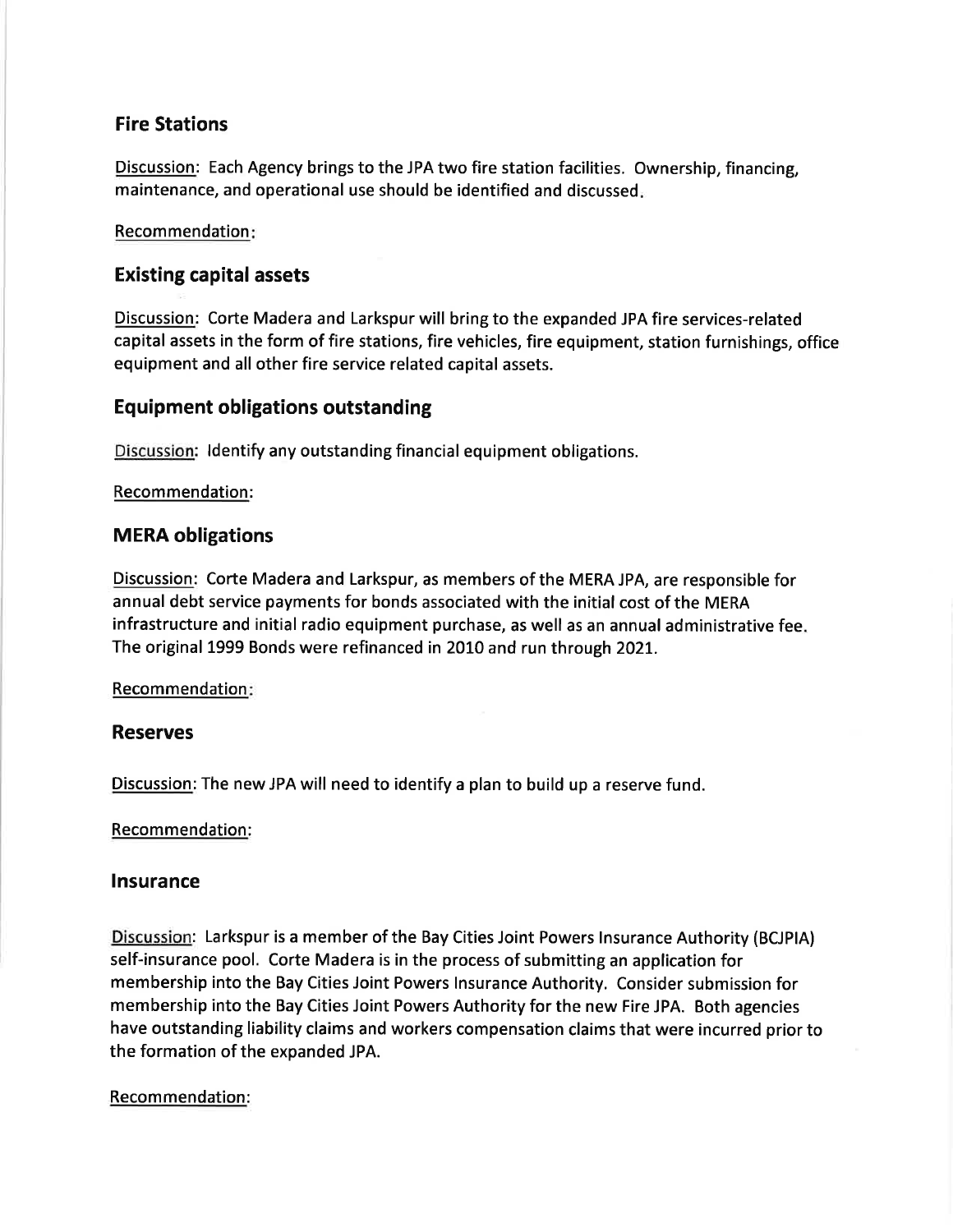## Funding Formula

Discussion: The current funding formula for new Fire JPA calls for each of the two agencies to share all staffing and costs on a 50/50 basis. All revenue would remain "as is" with the current agency. Two options have been identified and are being discussed regarding future paramedic tax options with the Ross Valley Paramedic Authority.

#### Recommendation:

# Name of Agency

Discussion: A new name is needed for the expanded JPA. Fire personnel note that it would be very helpful to have a name that ties to a geographic location and prefer "Department" over "Authority". Councilmembers have made several inquiries regarding this topic.

#### Recommendation

## Future Agenda ltems - Consolidation ltems: Workforce

# CaIPERS Unfunded liabilities

Discussion: Both Corte Madera and Larkspur have incurred unfunded liability from their respective CaIPERS safety retirement plans.

General Accounting Standards Board (GASB) Statement No. 68 requires that government entities providing pensions to value these benefits and disclose future liabilities. CaIPERS requires agencies to make annual Lump Sum payments to fund the projected liabilities, as determined by an actuarial valuation. This valuation will result in unfunded liabilities being added to the entity's balance sheet as a liability.

#### Recommendation

## Compensated absences

Discussion: Corte Madera and Larkspur have liabilities in the form of accrued vacation leave, and sick leave. Each agency accounts for these liabilities as part of their Government-Wide Financial Statements and are shown on the Statement of Net Assets.

#### Recommendation: